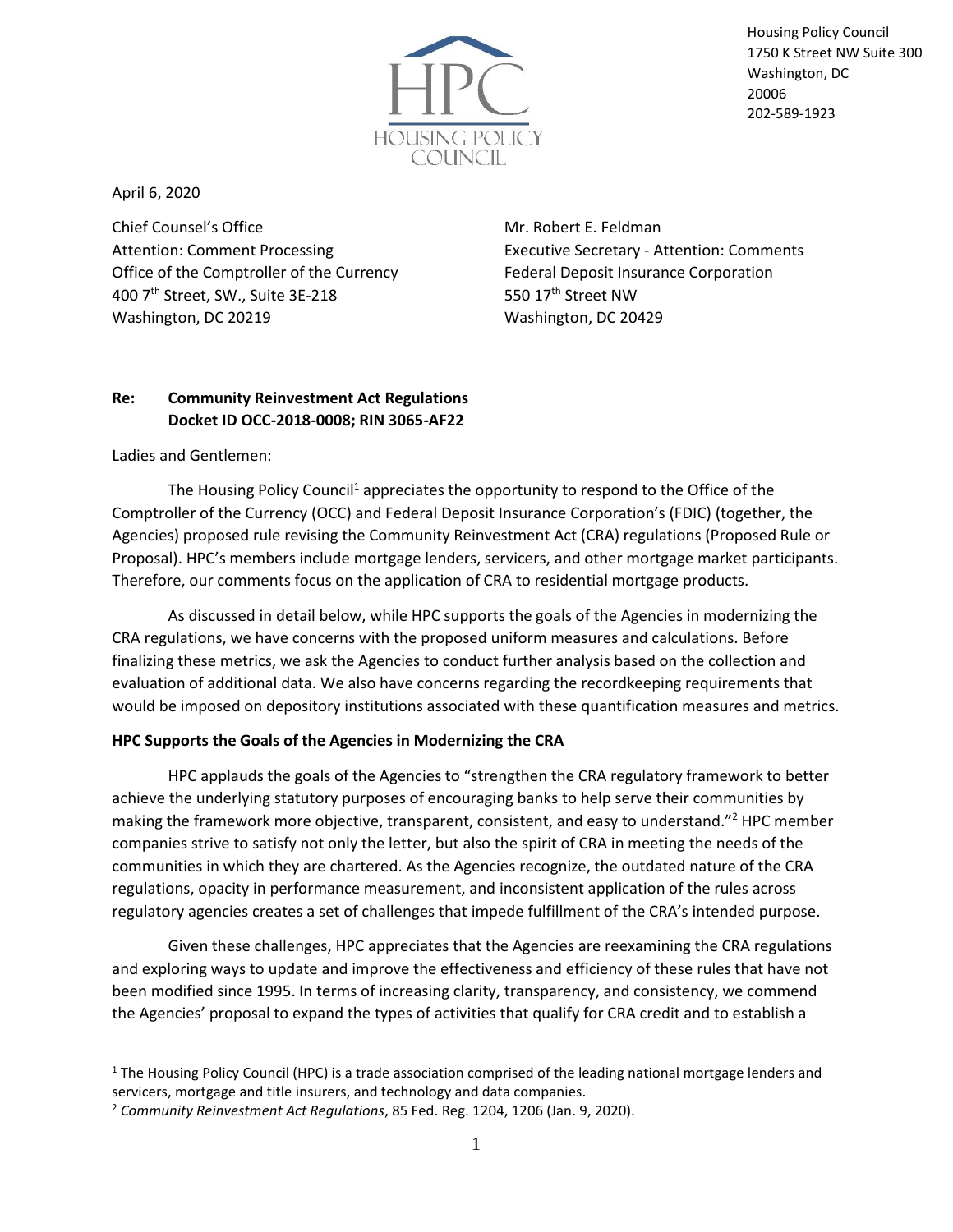public process to manage and maintain this list. The ability to confirm whether an activity is eligible for CRA credit, before a bank commences such activity, and the illustrative list that will be regularly updated are significant improvements to the existing CRA framework.

While we are supportive and in agreement with the Agencies' goals in this rulemaking, we have concerns with elements of the proposal that we believe are worthy of additional consideration.

Specifically, the concept of an objective set of uniformly applied measures and calculations is appealing and yet, should be subjected to more extensive analysis, based on the collection and evaluation of additional data. This type of assessment would certainly be consistent with the core requirements of the Administrative Procedure Act (APA). Before finalizing certain provisions of this rulemaking, including, in particular, the CRA evaluation measure and the retail lending distribution tests, for reasons further discussed below, we request that the Agencies engage in additional fact-finding and analysis to ensure that the impact and consequences of any final rulemaking are fully understood.

As proposed, the impact of these measures is uncertain and, therefore, it is not clear that the new measure will fulfill the purpose of CRA in a manner that is more effective than the existing approach. In addition, as proposed, the uniform metrics may unintentionally favor or unduly punish a bank based on the unique business model of the institution, the particular geographies and communities served, and the distinct set of products and services offered. For example, a wholesale bank would be disadvantaged in its assessment simply because this type of institution does not offer mortgage loans and other types of consumer loans, but it would be subject to the metrics. Any revision to CRA must acknowledge and accommodate the various business models and profiles of banks.

#### **The Proposed Rule Marginalizes Mortgage Loans to the Detriment of LMI Communities and Borrowers**

#### *The Focus on Dollar Amounts Discounts the Importance of Mortgage Loans*

As constructed, the CRA evaluation measure and the underlying quantification methods marginalize home mortgages under CRA. The theory behind the proposed measure, to rely on a methodology that is objective and transparent, is sensible, but the focus on dollar amounts may create a disincentive for banks to produce consumer loans, including mortgage loans, for which they receive minimal credit.

The quantification method places emphasis on dollar volume over loan count, as it measures the dollar amount of any activity on a bank's balance sheet in comparison to the bank's retail domestic deposits. Given that small dollar loans are more likely for LMI borrowers, the measure gives less credit than an approach that also considers the number of loans. Additionally, as proposed, the CRA evaluation measure does not account for differences in high cost and low cost areas, as the prices for houses can differ greatly. Serving the LMI population in a safe and sound manner often requires a higher level of attention to consumers with nontraditional financial resources and more challenging credit profiles, which means that generating more small balance loans requires commitment to this business that a dollar volume measure could skew in favor of larger balance loans. Therefore, we are concerned that the focus on dollar amount could run counter to the intent of CRA.

While the distribution tests focus on the number of loans and other CRA activities (not dollar amount), those tests are performed for each assessment area; it is only the CRA evaluation measure that gauges the bank-level activities (and it also is performed for each assessment area). In other words,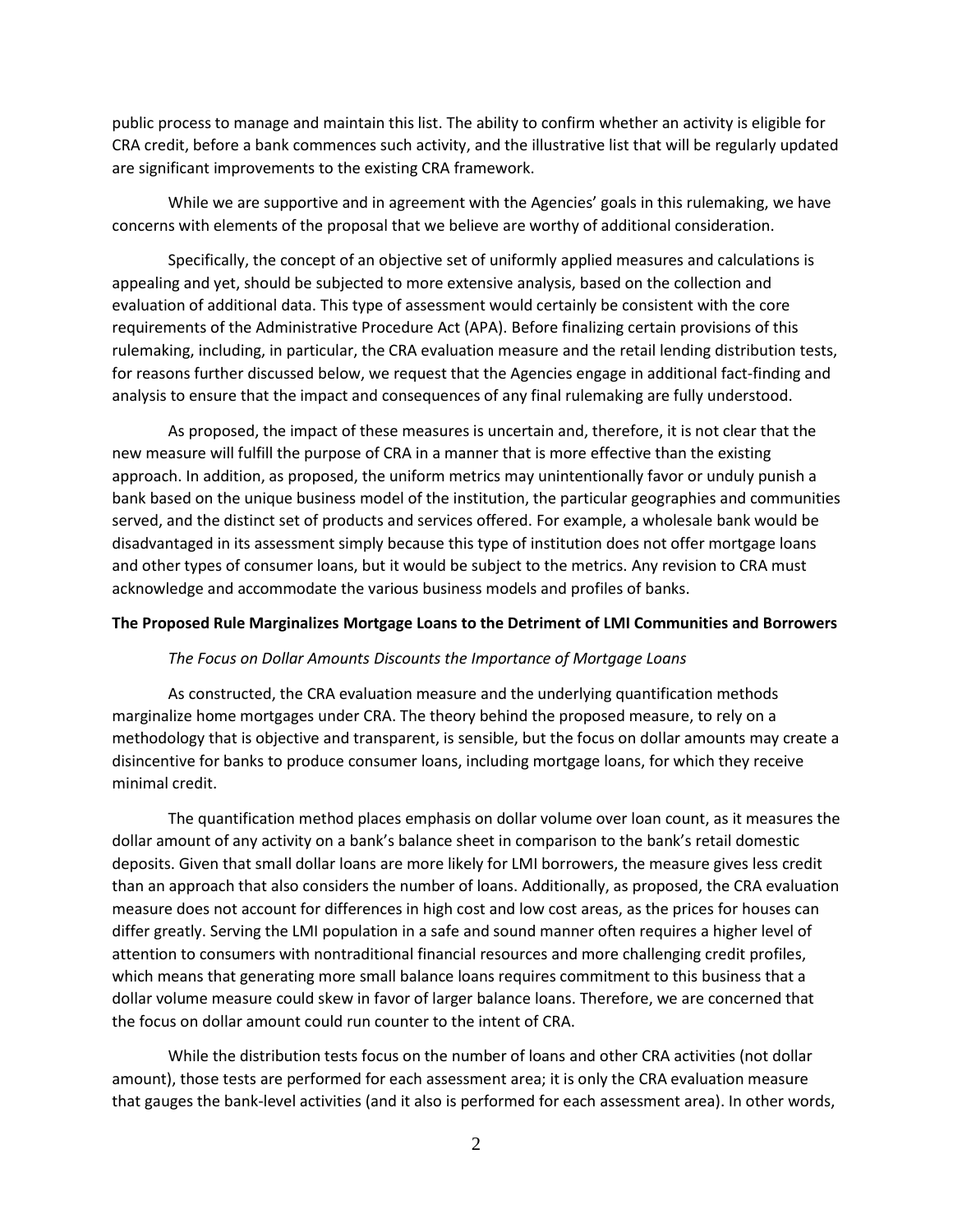the significance of the CRA evaluation measure, and in turn dollar amounts of loans, may be disproportionate and skew the results in manner that would not accurately reflect a bank's efforts to meet the needs of its communities.

### *The Quantification Methods Dismiss or Discount Meaningful Activities*

As proposed, the quantification method for the CRA evaluation measure is more limited than the existing methodology and may not provide appropriate credit for both mortgage origination and purchase, and the critical aggregation function provided by larger institutions, which enables banks as well as non-depository institutions the means to generate new funds to make more loans.

The quantification method is based on the length of time that a loan remains on a bank's balance sheet. Generally, the quantified amount of a loan for purposes of the proposed CRA evaluation measure is the average of the outstanding balance of the loan, as of the close of business on the last day of the month, for each month the loan is on-balance sheet. For loans sold within 90 days of origination, the quantified amount of the loan is 25 percent of the dollar value of the loan at origination. The Agencies state that the "CRA evaluation measures' focus on the value of on-balance sheet loans and investments would encourage stable commitments to communities and disincentivize churning of activities that may not provide long-term stability."<sup>3</sup>

We assume that the Agencies were not considering the implication of this approach as it applies to mortgage loans; whether a mortgage loan remains on the balance sheet of a bank has no impact on the extension of credit to nor long-term stability of a community. In fact, the ability of a bank, particularly smaller community banks, to sell loans to aggregators or directly to the governmentsponsored enterprises provides important liquidity that provides additional credit to communities in need. Further, loan aggregation offers additional risk management across the financial system, as aggregators perform quality checks on loans and due diligence to assess the operational and financial capacity of their counterparties. In other words, aggregation enhances the soundness of the system and ensures critical cash flow. As such, aggregation is a necessary element of mortgage lending that supports the availability of credit to make CRA eligible loans.

The proposal does not provide evidence that would suggest that the aggregation and resale of mortgage loans is a problem that negatively affects communities. That said, to address a concern with this practice, HPC members stand ready to work with the Agencies to discuss and resolve issues in a meaningful manner. If the Agencies move forward with the CRA evaluation measure or any other measure that includes a quantification of CRA activity, HPC members encourage additional data gathering and analysis. The request for information (RFI) that the OCC issued concurrently with the Proposal suggests that the Agencies recognize the need for additional relevant data to evaluate the impact of the proposed changes to finalize the rulemaking.<sup>4</sup> For example, the Agencies could analyze HMDA data using the universal loan identifier to track the selling and purchasing of mortgage loans. Using this data, the Agencies can identify both positive and negative impacts on communities. Such analysis and evaluation should be subject to public input. With this analysis, the Agencies could reevaluate appropriate quantification metrics for mortgage loans.

<sup>3</sup> 85 Fed. Reg. 1204, 1224.

<sup>4</sup> *Community Reinvestment Act Regulations; Request for Public Input*, 85 Fed. Reg. 1285 (Jan. 10, 2020).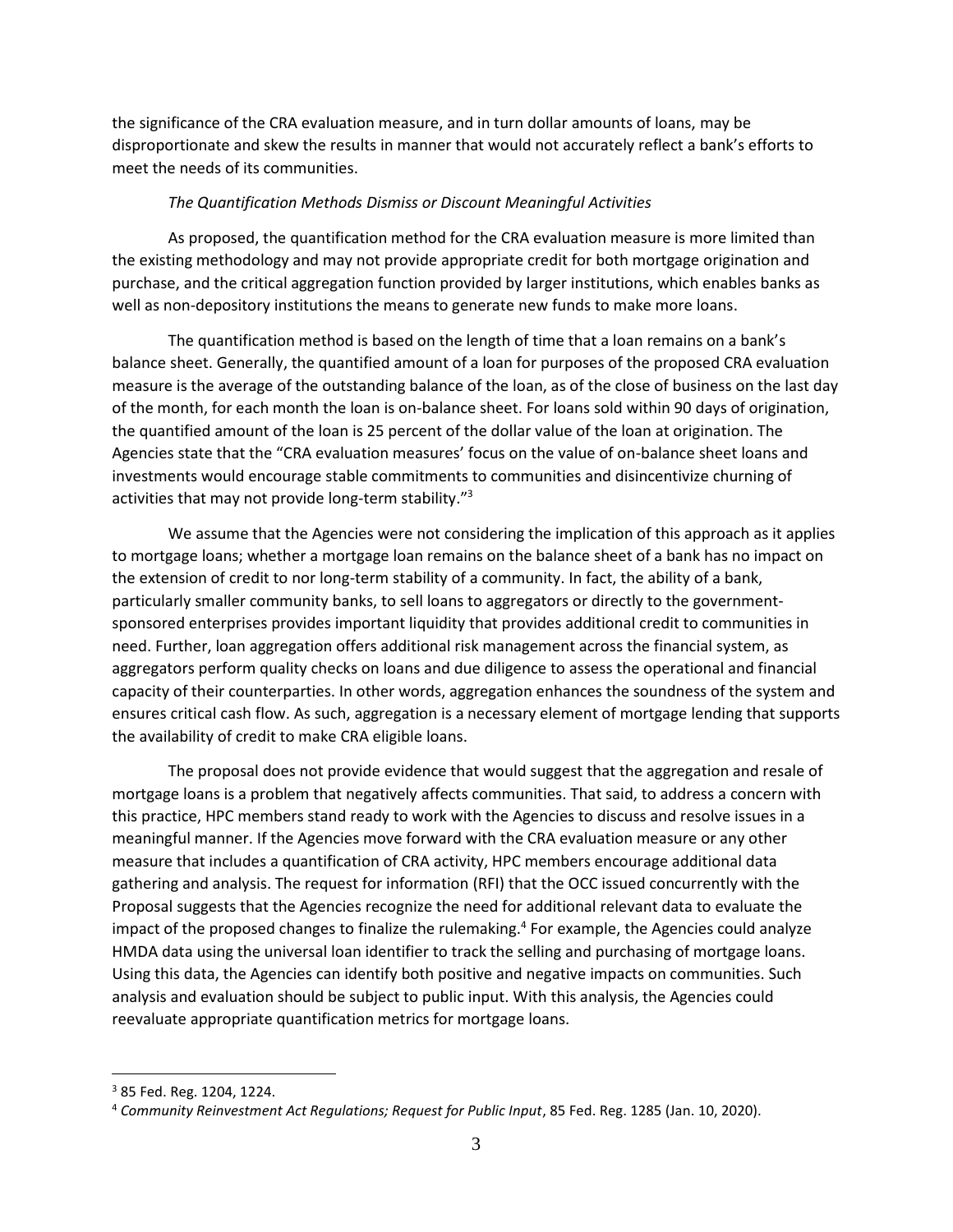If the Agencies proceed with the CRA evaluation measure, which we believe needs more analysis, we recommend that the Agencies adopt a different quantification method for loans, for example, the measurement could be the average loan size, or the dollar value of the loan at time of origination or purchase. While these alternatives need to be analyzed further, we believe they represent more appropriate measurements of the impact a bank's lending activity has on a community.

## **Retail Lending Distribution Tests Need Further Study and Refinement**

We agree with the intent and purpose of the retail lending distribution tests set forth in the Proposal. We support the focus of the tests on the number of loans made to LMI borrowers (borrower distribution test) and in LMI areas (geographic distribution test), as such tests further the purposes of CRA. However, as detailed below, we suggest further study and refinement before such tests are finalized. We acknowledge that, in making any refinements to the distribution tests, consideration must be given to the impact on other aspects of the Proposal.

- First, these retail lending tests should be adjusted to include credit for loans purchased, not just loans originated. As discussed above, purchasing qualified loans is a vital activity to ensure sufficient capital is available for banks to engage in CRA lending. The retail distribution tests should acknowledge that activity, which would better align the proposed rule with the lending test under the existing CRA regulation.
- Second, we encourage the Agencies to retain the current practice of assessing the geographic distribution of mortgage loans. Providing mortgage credit in LMI communities provides a positive stable impact on communities. One key goal of CRA is to ensure adequate capital flows into LMI communities, and if mortgages are being made in LMI communities, wealth is being generated. CRA evaluations should recognize that and retain the measurement of geographic distribution of mortgage loans in measuring a bank's record of meeting the credit needs of its communities.
- Thirdly, we encourage the Agencies to conduct further analysis, with additional opportunity for public comment, before finalizing the thresholds for each retail lending distribution tests. At this point in time, it is difficult for any institution on its own to evaluate how the proposed thresholds compare with the existing methodology, nor whether such thresholds are reasonable and appropriate. The additional information collected under the OCC RFI for data may provide a good foundation for this type of evaluation. HPC would recommend that the collected data be "anonymized" and provided to the public for further evaluation.
- Finally, we recommend the Agencies consider whether a grading scale rather than a pass/fail assessment is more appropriate for the retail lending distribution tests. A grading scale likely would align well with the CRA evaluation metrics in the statute (outstanding, satisfactory, needs to improve, and substantial noncompliance).<sup>5</sup> Additional data and analysis would assist in this determination, and we ask the Agencies to conduct such research with an opportunity for public comment.

 $5$  12 U.S.C. § 2906(b)(2).